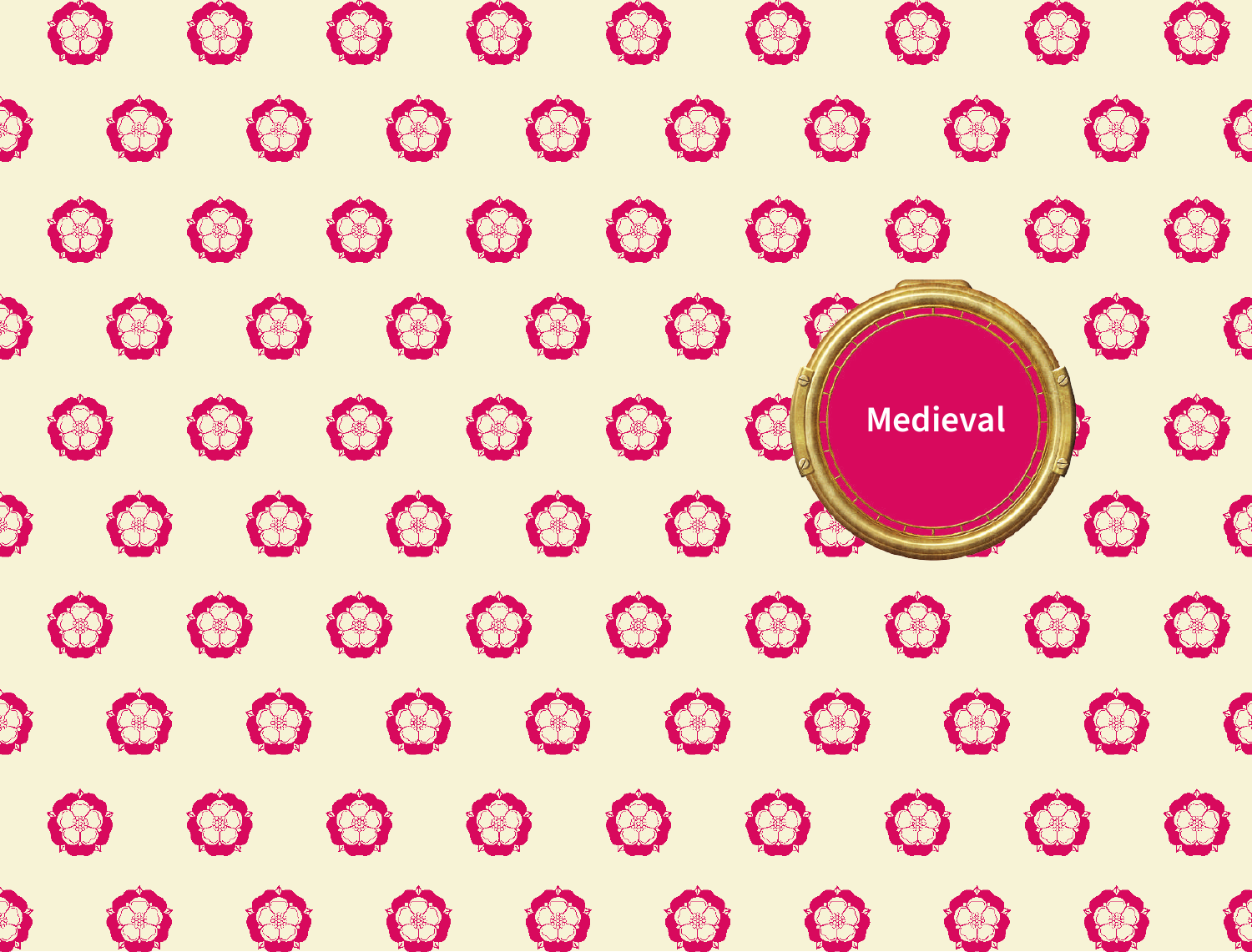# *Map 8* **OFFA'S DYK E**

'Another boundary for us to ruminate on, my boy. This one from a different period entirely.'

Up to the left of us was an incredible folded ridge of earth, as if the land had been bunched up like material. In the distance I saw hills rising and falling, the dark line of the dyke tracing the land ahead of us. Aunt Bea had promised we would only walk a couple of miles before turning back. But I didn't entirely trust her not to sneak the entire 177 miles past me as she had already told me it was one of her favourite walks in the whole of the country.

'Clawdd Offa, or Offa's Dyke. Magnificent isn't it. Of course, we could have spent several years, just solidly touring Roman sites in Britain. Over the course of their almost 400 years on this island it was changed forever, and there are so many places to study, from the baths of Bath to Chester's amphitheatre. If you find a long straight road on a map, the odds are that it's based on an old Roman one. Roman Britain came to an end formally in AD 410 when the emperor Honorius famously replied for a request for help with a message effectively saying "sort yourselves out".'

> Aunt Bea expounded on how with the Romans out of the way, the following centuries saw waves of invasion by Germanic people, including Jutes from Jutland, which is part of Denmark now, Angles from the south of Denmark and Saxons from Germany, with the formation of separate and warring kingdoms, which comprised Northumbria, Mercia, East Anglia, Essex, Kent, Sussex and Wessex. In the middle of this in AD 595, St Augustine was sent by Pope Gregory to convert the pagan island to Christianity.



'The earthworks we're walking alongside is thought to have acted as a border between Mercia, Offa's Christian, Anglo-Saxon kingdom and the Welsh kingdom of Powys. There would almost certainly have been forts along its length. Offa was a bellicose fellow, who famously had other kings killed, including his son-in-law. His name is well known because of this spectacular construction and he was clearly an impressive leader to have accomplished such a feat of construction as well as conquering many of the neighbouring kingdoms.'

Bees hummed in and out of the blackberry bushes.

'I love this place, I think, because it reminds me of how things that feel so certain at the time can disappear. Our own sense of what it is to be British is so recent. The great kingdom of Mercia, so sure of itself, and its ability to build this astonishing feat of engineering. I am yet to meet a proud Mercian in my lifetime. I think just another couple of miles and then we'll turn back. If I remember rightly there's a splendid old oak tree not too far ahead. We shall sit under it and solve our next lot of clues.'